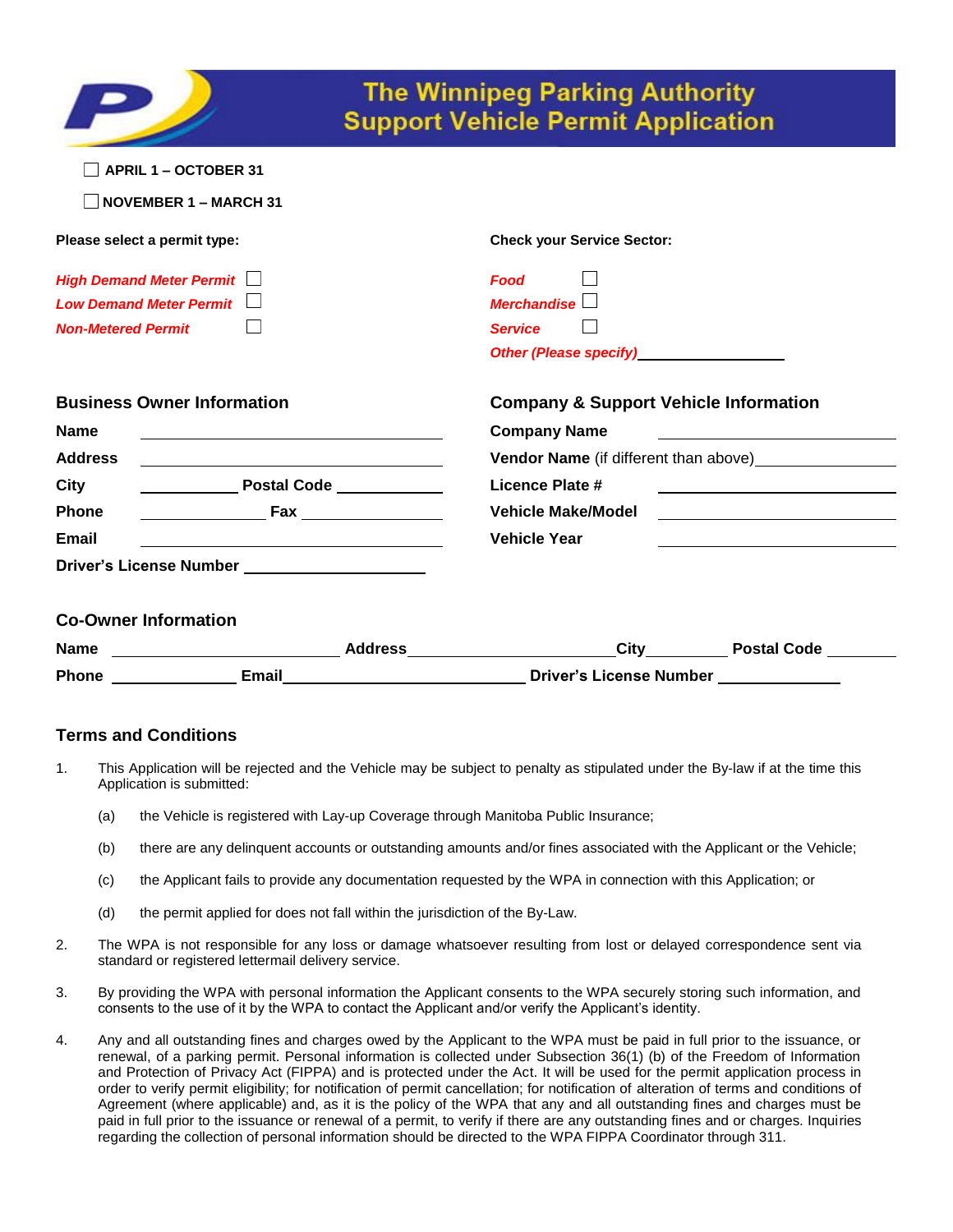5. Acceptance of this Application by the WPA constitutes a binding agreement between the Applicant and the WPA under the following conditions:

### **Definitions**

- 5.1 The following terms shall have the following respective meanings:
	- (a) **Agreement** means this agreement;
	- (b) **Applicant** means the applicant identified on this application;
	- (c) **Application** means this application;
	- (d) **By-law** means the Winnipeg Parking By-Law No. 86/2016, the Municipal By-Law Enforcement Act Enabling By-Law No. 59/2016, the Winter Parking Ban By-Law No. 76/2011, as applicable, and any replacement By-Laws, as the case may be;
	- (e) **City** means the City of Winnipeg;
	- (f) **Dash Card** means a permit displayed on the Vehicle's dashboard so as to be visible from the exterior of the Vehicle;
	- (g) **Permit** means any parking permit issued pursuant to this Agreement;
	- (h) **Transponder** means an access device used to gain entry to the parking facility;
	- (i) **Vehicle** means the vehicle identified on the Application and any additional vehicle(s) linked with the Permit, where allowed by the permit type;
	- (j) **Virtual Permit** means a Permit which is identified by the Vehicle's licence plate and which is not displayed within the Vehicle;
	- (k) **WPA** means the City of Winnipeg Parking Authority.

#### Applicant Obligations

- 5.2 The Applicant is responsible for compliance with the terms of the Agreement, and for the compliance by the Vehicle.
- 5.3 The Applicant shall park courteously and shall comply with all regulations, instructions, benefits and penalties, as may be applied by the City in accordance with its By-Laws, including but not limited to tagging and towing of the Vehicle.
- 5.4 The Applicant shall park in the above specified parking facility and in the above specified reserved parking stall (if assigned) in accordance with the terms of the Agreement.
- 5.5 The Applicant shall notify the WPA of any change of licence plate number, contact address, or vehicle registration by completing the Licence Plate Registration Form located on the WPA's website and submitting same to the WPA. Failure to do so constitutes a violation of this Agreement and the Vehicle may be subject to penalty pursuant to the By-Law, including but not limited to revocation of the Permit and tagging and/or towing of the Vehicle.
- 5.6 The Permit is non-transferable between individuals or vehicles and is valid for use by the Applicant and the Vehicle only. Additional vehicles may not be linked to the Permit except where permitted by permit type.

### Limitation of Liability

5.7 The City and the WPA shall not be liable for injury to or loss suffered by any persons using the parking facility or parking stall specified above, or for loss of or damage to vehicles and their contents. The City shall be free from any and all liability or claim arising due to any injury to employees of the City, third persons, or members of the public, or their property, caused by any act or omission of the Applicant and which is attributable to the Applicant's use of the specified parking facility and/or parking stall.

### **Termination**

5.8 The Applicant may terminate this Agreement by providing one full calendar months' written notice to the WPA by filling out the Permit Cancellation Form located on the WPA's website and delivering it to the WPA or submitting it by email to [wpa-permits@winnipeg.ca](mailto:wpa-permits@winnipeg.ca) or by fax to 204-986-5155. The Applicant shall provide any such notice to the WPA on or before the 1<sup>st</sup> day of the month for cancellation to be effective the last day of that month. In the event that any such notice is provided to the WPA on the  $2^{nd}$  of the month or later, the notice period shall be deemed to